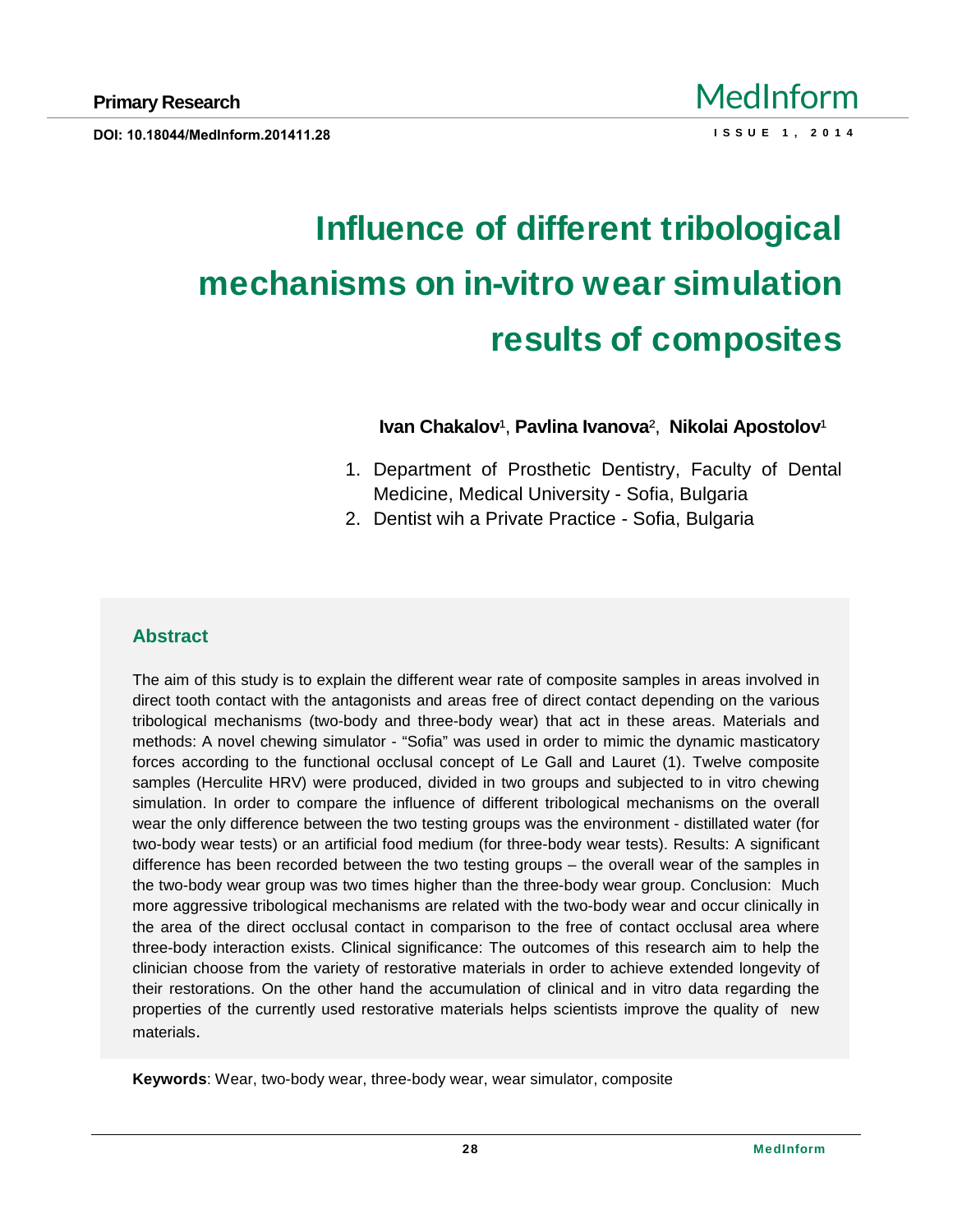## **Background**

Wear of dental materials is a problem, greatly exceeding the borders of dental medicine. Wear can occur wherever there is friction between different particles and it might represent a substantial engineering problem in many different areas. In dentistry, wear resistance of restorative materials is a factor of utmost importance and determines to a great extent the clinical longevity of the treatment results.

It has been recognized that clinical wear is the result of the accumulative effect of several simultaneously occurring wear mechanisms, named also "tribological mechanisms" by engineering science, which studies the wear phenomenon. The parallel existence of clinical and tribological classification of dental wear can be found in the relevant literature (2). While the former focuses on the localization and the degree of advancement of the wear process, the tribological classification emphasizes the intimate physical and chemical processes leading to loss of substance from the surface of a body. From a practical point of view the clinical classification of wear is extremely valuable since it leads to a different treatment strategy according to the severity of the wear. On the other hand tribological classification is an important consideration when discussing the choice of restorative material and the improvement of the wear resistance of dental restorative materials.

Among the first to provide extensive data on the in vivo wear rate of enamel was Lambrechts (1984) (3). A notable difference in wear was found to exist within the same occlusal surface between the areas involved in direct tooth contact with the antagonists (OCA-occlusal contact areas) and the areas free of direct contact (CFOA – contact-free occlusal areas). This difference (39µm instead of 20µm) was later explained with the much more aggressive mechanisms acting in the area of direct occlusal contact. Three-body wear as well as tribochemical wear are supposed to act in the CFOA, while in the OCA their effect is combined with two-body abrasion, adhesive wear and fatigue (4). Since the contribution of each of the mechanisms for overall wear remains unknown and is difficult to determine, it is more practical to speak about a three-body mechanical system (presence of a third body as a mechanical mediator between the antagonistic teeth) and a two-body mechanical system (contacts without the presence of another body between the arches). During normal chewing a three-body interaction with the food bolus is mostly observed serving as a mechanical mediator, while two-body interaction occurs in bilaterally balanced dentitions as well as in patients with bruxism (5). Occlusion plays a key role in determining the type of tooth contacts and thus the main tribological mechanisms involved. However it is difficult to estimate its practical impact since many micro-varieties exist even within Class I Angle occlusion, which we consider as "normal occlusion" (6).

## **Materials and methods**

In order to mimic the clinical wear of dental composites a novel chewing simulator "Sofia" was used. It was developed in the Faculty of Dental Medicine Sofia as part of a PhD work (6). The device was designed to reproduce the dynamic masticatory forces according to the functional occlusal concept of Le Gall and Lauret (1).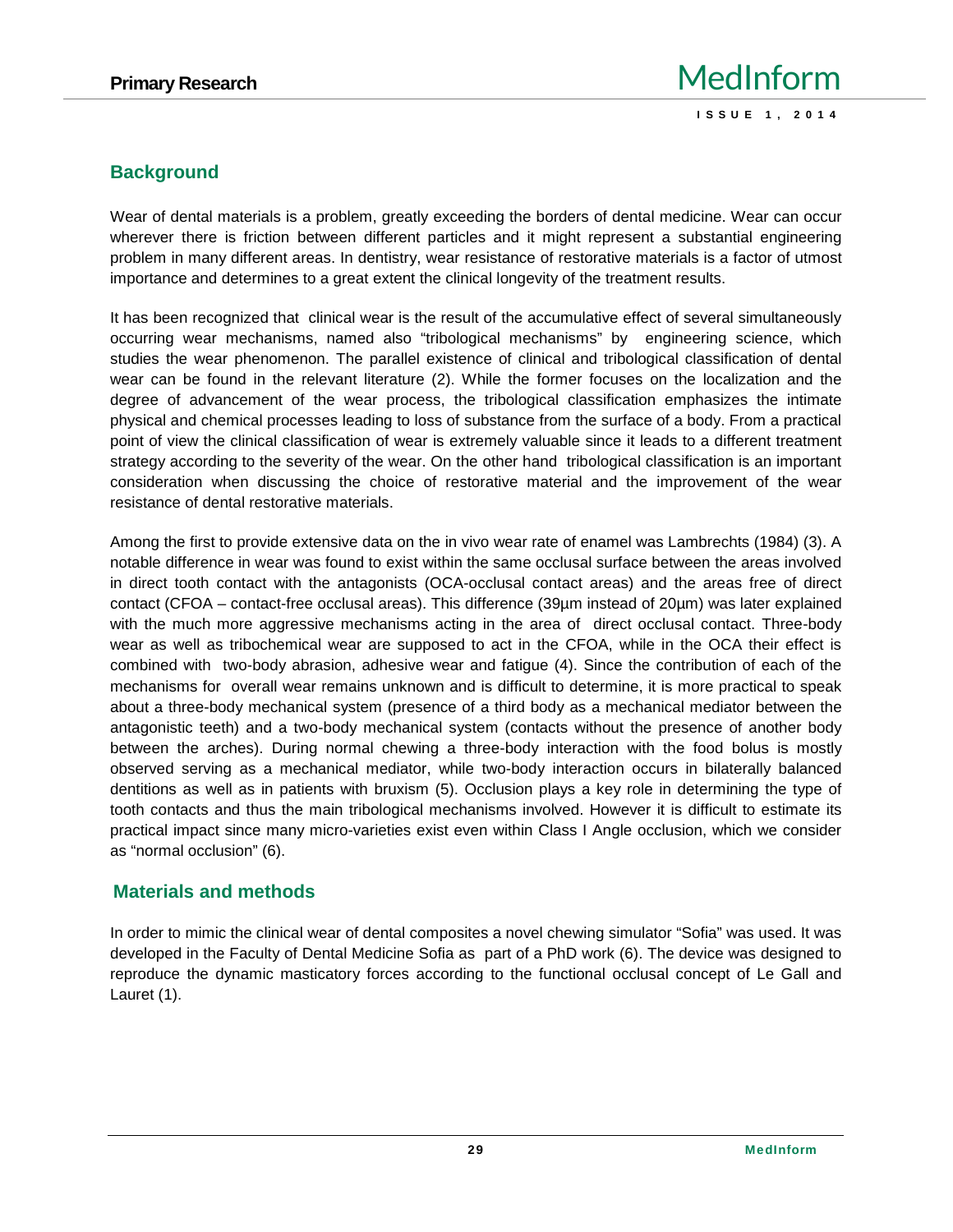**Figure 1.** Simplified presentation of the chewing simulator "Sofia". The major modules are as follows: (1) base, on which the chariot is mounted (2), with a fixed container housing 1-4 standardized flat samples of the investigated restorative material in an environment that might be distilled water (for two-body wear tests) or an artificial food medium (for three-body wear tests; (3) Electric gearmotor module and the (4) rocker arm module.



To achieve the dynamic force profile necessary to mimic the complexity of the forces during one chewing cycle a combination of a permanent magnet and a rotating laser-cut ferromagnetic cam were used. A second cam rotating simultaneously provides for the ascending and descending movement.

#### **Materials and sample preparation**

The experimental samples were made out of a composite material (Herculite HRV, Enamel A2, item number 7733860, Kerr Italia Srl.) In order to house the material twelve metal rings were fabricated and calibrated to the size of 25 mm external diameter, 24 mm – internal diameter and height – 8mm. The rings were placed in a special holder device, fixing the ring against a glass slab. A bulk of 2-2,5gr composite was placed on the inner side of the ring in contact with the glass surface and gently adapted to the surface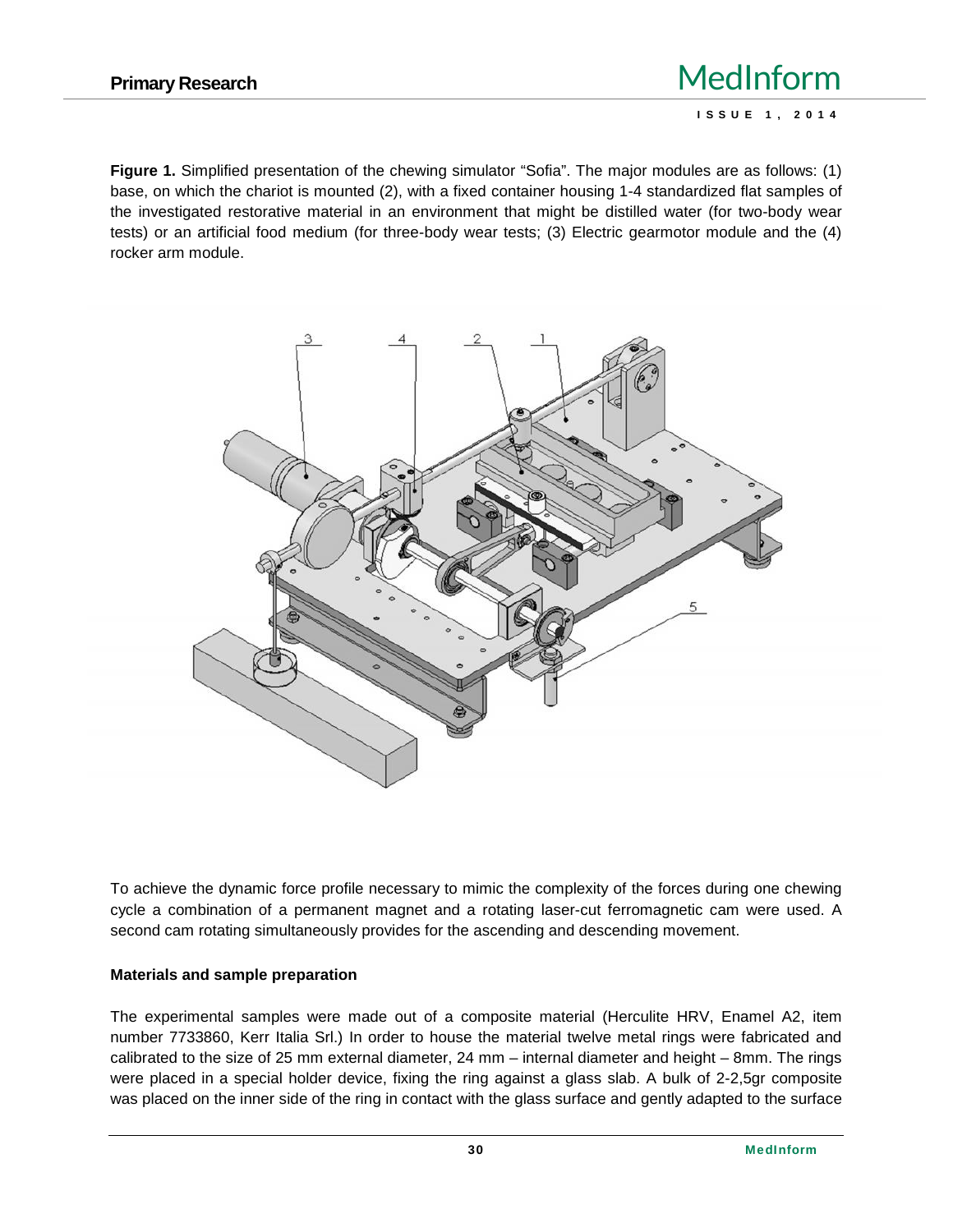until a uniform layer of about 1-2mm thickness was achieved. The light curing of the material was done using a 2000 mW/cm2 light curing lamp. The surface was divided into 9 areas (with a size corresponding approximately to the tip of the lamp. Polymerization was performed using two different modes of polymerization –a "soft start" mode (starting with a low intensity of the light and a subsequent increase to the maximal light intensity) for about 20 s, and a second "pulse" polymerization mode for another 20 s. The rest of the volume of the metallic ring was filled with self curing acrylic resin (Duracryl, Spofa). The samples were divided into two groups. Six chewing simulation tests were performed for each sample. The experiments with the first group were made in a medium of distilled water, and the second group was tested in an artificial food medium (equal parts water and PMMA beads (powder of Unifast, GC).

#### Antagonists

As antagonists in the chewing simulation experiments, spherical pearls made of silicon nitride were chosen with a diameter of 4 mm. The antagonists were fixed in a special holder. The choice of the antagonists was determined by the high degree of standardization in terms of shape, hardness and surface roughness which greatly reduces the experimental variation related to non-material dependant factors.

#### **Results measuring**

As a result of the chewing simulation tests, areas of wear were formed on the sample surfaces. The wear grooves presented different depth according to the variety of the forces applied during the same chewing cycle. The measurements were performed using contact profilometer (precision of 1µm), following a predetermined mesh. Each wear groove was measured in 10 sections using 3 point measurement per section – or 30 measurements per groove.

#### **Results**

The results of the wear in water and in artificial food medium of Herculite HRV are displayed in table 1.

| <b>Material</b>  | <b>Number of experiments</b> | $\overline{\text{X}}$ | <b>SD</b> | v     |
|------------------|------------------------------|-----------------------|-----------|-------|
| Herculite 3-body | 379                          | 67,55a                | 24,63     | 36,46 |
| Herculite 2-body | 168                          | 112,21b               | 19,77     | 17,62 |

**Table 1.** Comparison between the wear of Herculite HRV in water and in an artificial medium

\* same letters show lack of significant difference, whereas different ones stand for significant difference  $(p<0.05)$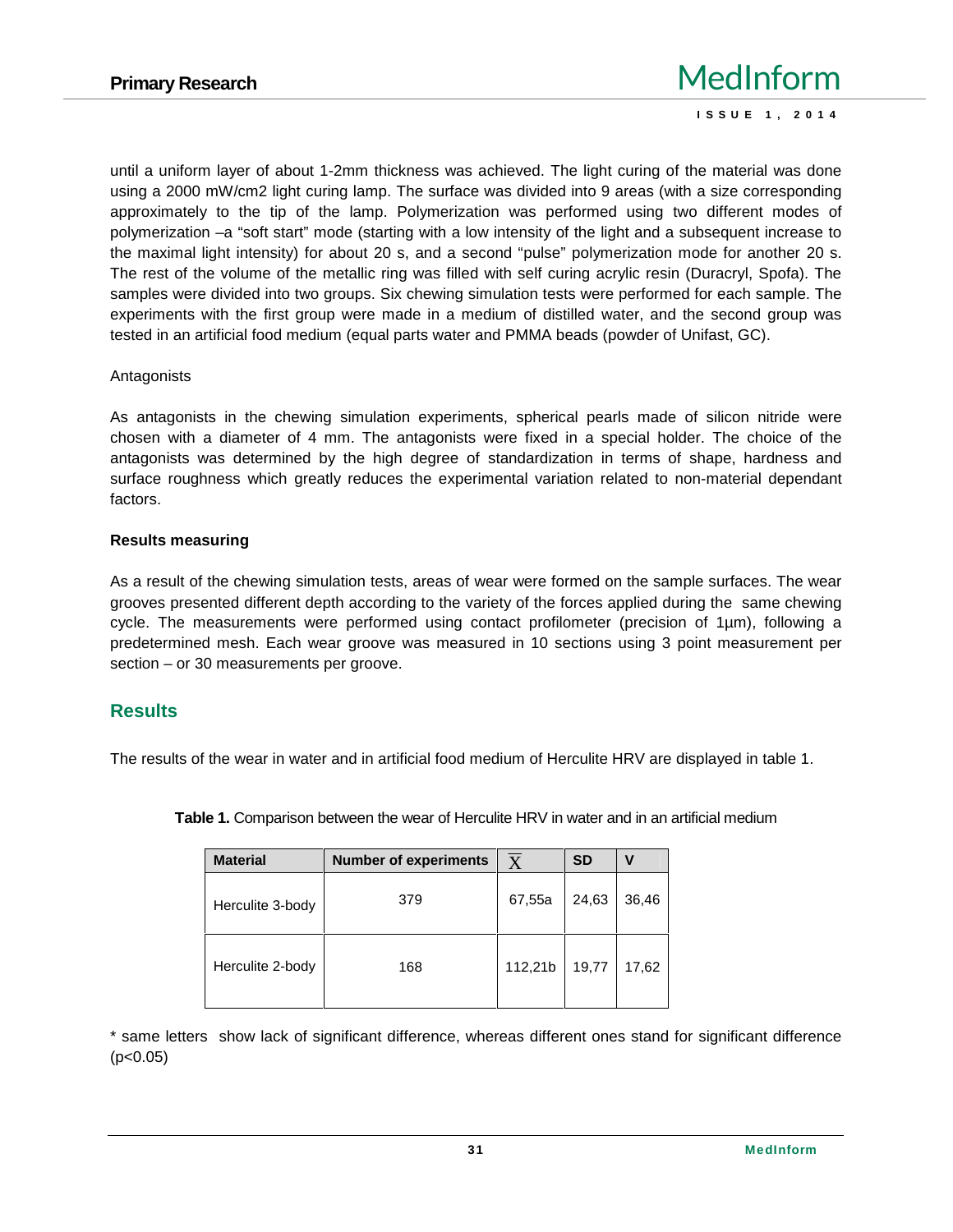According to the data the wear of the testing samples in water is higher. The statistical analysis shows statistically significant difference between the two testing groups.

#### **Statistical methods**

The data was analyzed by IBM SPSS Statistics 19.0.0 through the following methods:

- 1. Descriptive analysis
- 2. Variational analysis
- 3. Nonparametric Kolmogorov-Smirnov test and Shapiro-Wilk test
- 4. Nonparametric Kruskal-Wallis test
- 5. Nonparametric Mann-Whitney test

# **Discussion**

The subject of the perfect food medium for wear experiments has interested scientists for decades. Tests have been run with flour, poppy seed, millet and rice, PMMA, silicon carbide (SiC), calcium carbonate (CaCO3). For our experiment we chose 44-millimeter PMMA beads, which conforms with Leinfelder's opinion (1999) (7). PMMA is a favorable food medium because it is stabile in water unlike organic food mediums. The plasticizerin PMMA i.e. dibuthyl phthalate, absorbs the greater part of the masticatory forces instead of letting them act on the sample's surface, therefore PMMA without dibutyl phthalate is preferable. Another desirable PMMA's characteristic is the fact that in comparison to other food mediums PMMA is less abrasive, which corresponds well to contemporary processed foods, which have more lubricating than abrasive effect on the tooth's surface.

## **Antagonists**

Ceramic silicon nitride (Si3N4) pearls designed for ceramic bearing manufacture were used as antagonists. The pearls meet ISO 3290 – issue 2001/12/01 standards, with variation in the diameter up to 0.13 µm and in the surface roughness - up to 0,014µm.

#### **Comparison between two-body and three-body abrasion results**

Two-body wear includes tribological mechanisms such as two-body abrasion, adhesive wear and fatigue (4), as well as three-body wear and tribochemical wear. Since the contribution of each of the mechanisms for overall wear remains unknown and is difficult to determine, it is more practical to speak about a three body mechanical system (presence of a third body as a mechanical mediator between the opposing teeth) and a two-body mechanical system (contacts without the presence of another body between the arches). During chewing the food bolus does not allow a direct contact between antagonistic teeth so the final wear is mostly determined by the tribochemical wear and the three-body abrasion, which are less aggressive. Therefore milder wear rates are observed. In addition to that, by the three-body interaction the masticatory forces are distributed on a greater surface through the food medium, which reduces the masticaroty pressure and the coefficient of friction (8).

The ability of the chewing simulator "Sofia" to reproduce different wear mechanisms has already been proven (9).Our experiment has established that in the presence of equal other variables (force, contact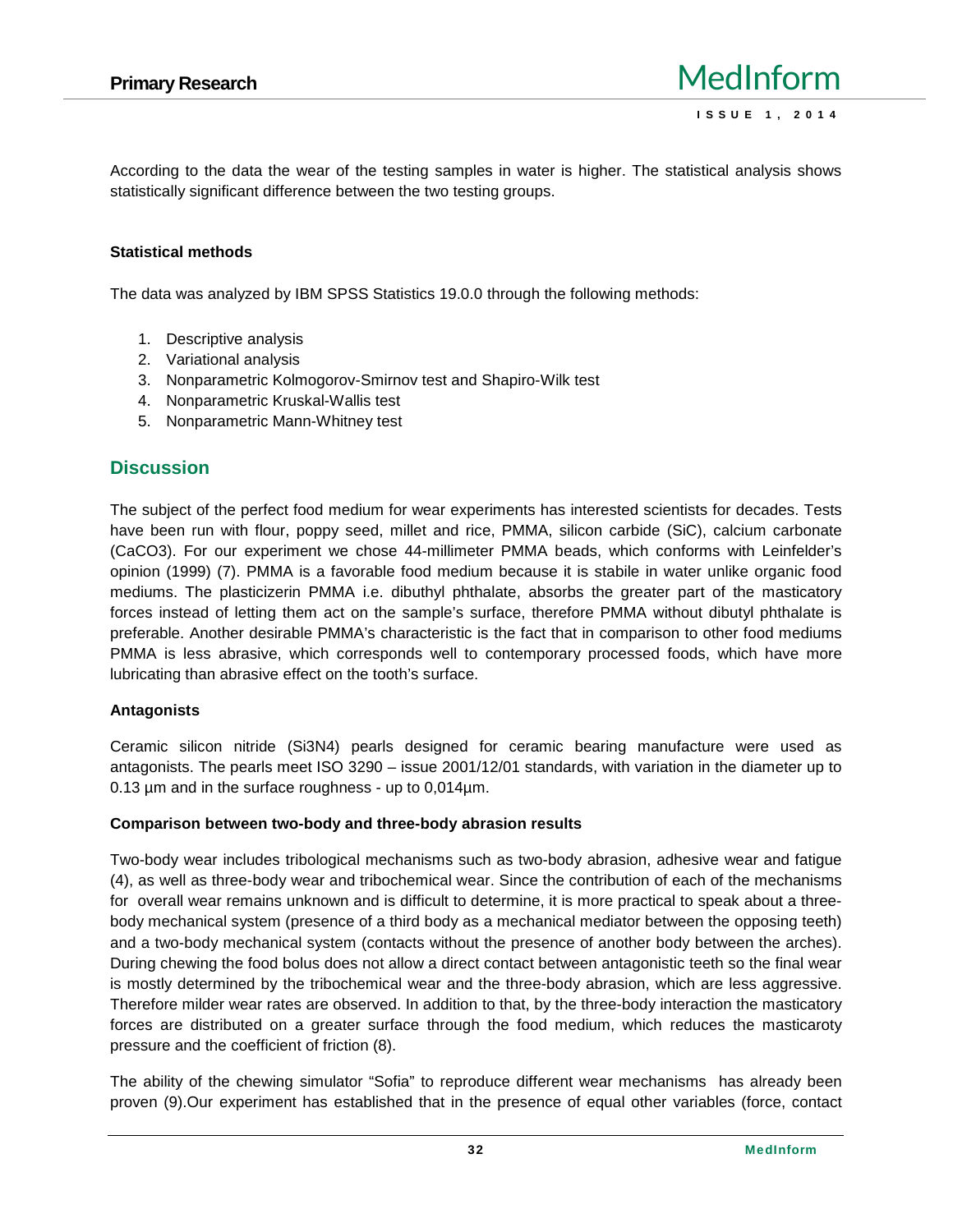time, material, form and antagonist roughness)only the switch from three-body to two-body wearcan cause two times higher wear rate. Our result concurs with Lambrecht's 2006 (10), who found 2,5 times higher wear rate in the areas involved in direct tooth contact with the antagonists (OCA-occlusal contact areas) than in the areas free of a direct contact (CFOA – contact-free occlusal areas). Other studies show different outcomes depending on the different materials, forces, antagonists (4).

Our experiment shows the same results as those of Lasserre 2003 (2), who compared the wear rate of 17 materials in water and artificial food medium. Significantly higher wear was found to exist in most of the samples in water. The only exception came out to be dentin's wear rate, which is approximately the same in water and in artificial food medium.

The opposite results can also be found in the literature for some materials. Al-Hiyasat (11) makes a comparison between in-vitro wear rate in water and artificial food medium (cornmeal grit and whole meal flour) of several dental ceramics. While Vita Mark II and Vitadur Alpha mark milder wear by three-body interaction, the low-fusing Duceram LFC shows the opposite results. As a possible explanation the author points out that the formation of the characteristic passivation "hydroxide" layer on the surface is prevented due to the action of the food particles. The incorporation of the hydroxyl groups in the chemical structure of this ceramic is achieved by a special treatment with high temperature and steam. The presence of the hydroxyl groups explains some important properties of the ceramic like the low fusing temperature, which has become the reason for this material to be called "hydrothermal ceramic" Komma 1993 (12), Mattmuller 1996 (13). Harrison (14) also emphasizes the correlation between the food medium's abrasive effect and the material's wear.

# **Conclusion**

The wear rate of the tested materials in water proved to be significantly higher compared to the wear rate in artificial food medium, which supports the results found by other authors studying different materials. Much more aggressive mechanisms (two-body abrasion, adhesive wear and fatigue combined with three body wear and tribochemical wear) acting in the area of the direct occlusal contact explain the more intensive wear of those areas, while within the same occlusal surface the areas free of direct contact remain intact longer due to less aggressive mechanisms (three-body wear and tribochemical wear) acting in these area.

# **References**

- 1. Lauret JF, Le Gall MG. The function of mastication A key determinant of Dental Occlusion. Practical Periodontics and AestheticDentistry 1996;8:807-817.
- 2. Lasserre JF. Thèse pour le Doctorat d'Universite de Bordeaux2. Mention Sciences Biologiques et Médicales. Option Sciences Odontologique. Recherches sur l'usure dentaire et évaluation "in vitro" de biomateriaux restaurateurs avec le simulateur d'usure UVSB2 2003; 23.
- 3. Lambrechts P, Vanherle G, Vuylsteke M. Quantative evaluation of the wear resistance of posterior dental restorations: a new three dimensional measuring technique. J. Dent 1984;12: 252–267.
- 4. Condon JR, Ferracane JL.Factors effecting dental composite wear in vitro. J Biomed Mater Res (ApplBiomater) 1997;38:303-313.